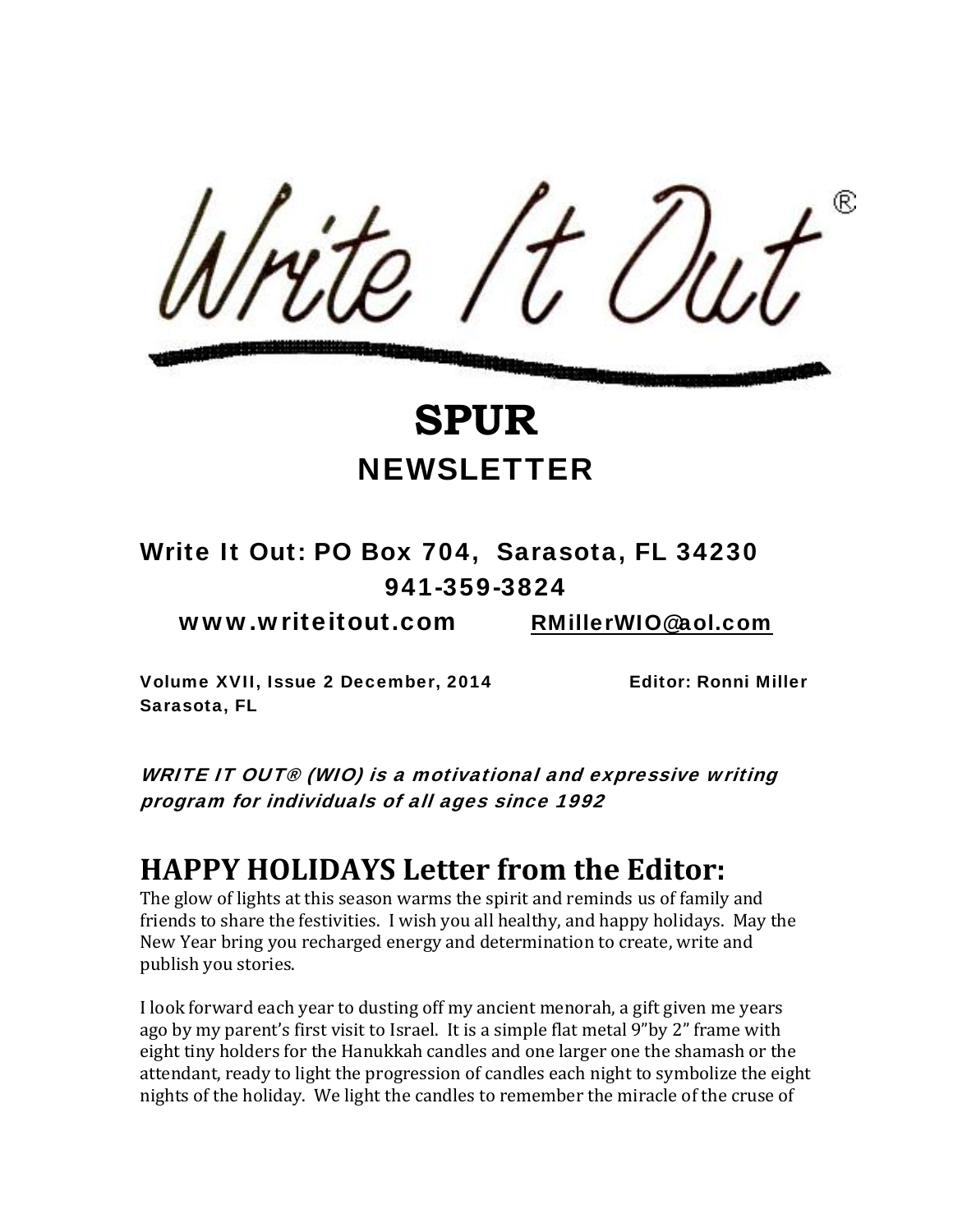oil that burned for eight days in the Temple of Jerusalem in 162 BC. Judah the Maccabee had led a Jewish band of rebels who refused to bow down to graven images, against the Syrians soldiers who were ordered by King Epiphanes to desecrate the Temple and set up a pagan alter to Zeus. Everything had been destroyed and one small cruse of oil was found untouched. It's this oil that has been reported to have burned for eight days at the restored altar. The menorah has become the symbol of Hanukkah, known as the holiday of lights to honor freedom, and I prefer to keep a thin gloss of the residue of last year's candles on my menorah as a reminder of my connection to the past.

This connection to my past and present blooms over and over in the many stories, essays, books, plays and poems that spill from my fingers to the keys or pen to paper. This birthing process, also called creativity, has become a way of life for me. I'm also fortunate to have had an epiphany twenty-three years ago that birthed Write It Out in my eclectic pine cabin in Woodstock, NY and traveled in my mind to Sarasota where it dislodged and grew into a recognized Program known nationally and abroad. It was my own experiences of healing through writing that initiated this epiphany. What has made it into a viable asset in personal lives as well as in the healthcare field, is you, my students who saw the light and the power of the Program to nourish your own lives through writing.

As one year comes to a close and another begins, I want to thank the thousands of people who have experienced the Write It Out philosophy of positive reinforcement and approach to expressive writing for the purposes of personal growth and wellness. Many of you have graduated and have become professional writers yourself with books and published works to your credit. A few have gone on to teach and learn from your experiences as I have. Some continue to learn from our workshops and private sessions and share your stories with peers adding a unique voice to the collective. If you enjoyed your private sessions or workshop experiences tell others because this is the best way for Write It Out to continue to grow.

However you celebrate with tree, wreath, candles or latkes have yourselves a Merry Merry Time.



## **CREATIVE WRITING WORKSHOPS**

Our traditional Thursday afternoon Creative Writing Workshop to work on the craft of fiction, poetry, memoir, creative nonfiction or plays will meet around the dining room table at my home in Pinehurst Village, Sarasota from 1:30‐3:30 PM.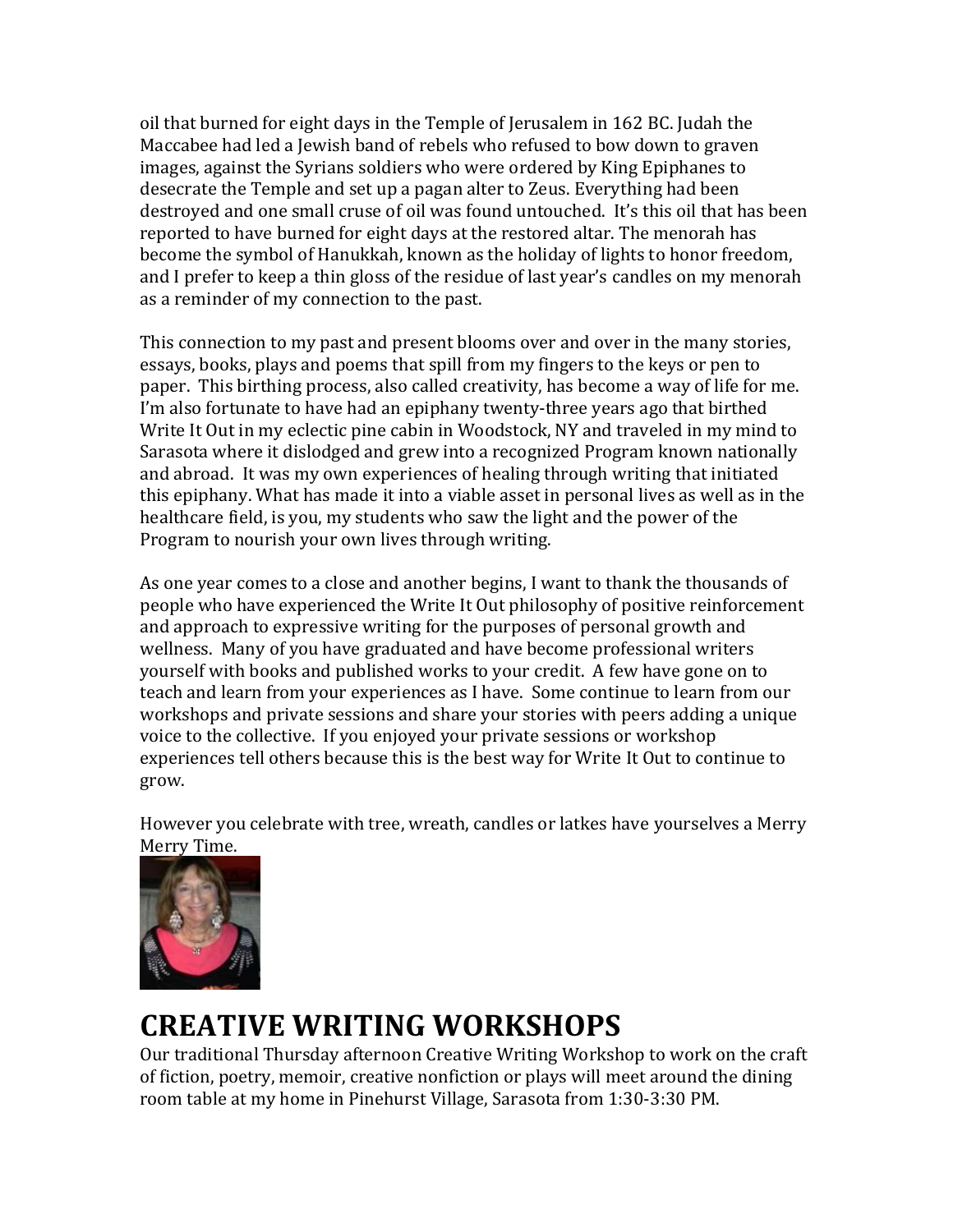You can sign up for all six with a discount or sign up for individual sessions. A syllabus will be distributed at the first session. Texts:

*Dance With The Elephants: Free Your Creativity And Write* by Ronni Miller Robi Jode Press.

*The Best American Short Stories 2014* edited by Jennifer Egan Houghton Mifflin Harcourt.

There are two winter six week terms: 1) Jan. 8, 15, 22, Feb. 5, 12, 19, 2015 2) Feb. 26, March 5, 12, 19, 26, April 2, 2015

Creative Writing workshops are ongoing through June. Specific dates to be announced.

Tuition: \$280 for each term. If paid in advance for the full term there is a \$5.00 discount or \$275.

Individual sessions are \$50 each. Checks or cash accepted. Please make checks payable to Write It Out.

### **EXPRESSIVE WRITING WORKSHOPS**

Expressive writing encompasses all genres of writing including journal writing to express personal emotions, feelings and experiences for the purposes of personal growth and wellness. There are several locations in the Sarasota, FL area to experience a Write It Out expressive writing workshop.

**Center For Building Hope** in Lakewood Ranch ( 5481 Communications Parkway, Sarasota, FL ) on‐going Wednesdays in 2015 2‐3:30 PM . Free to anyone impacted with cancer: patient, family member or caregiver. Registration: 941-921-5539 or www.centerforbuildinghope.org

**The Longboat Key Education Center** (5370 Gulf of Mexico Drive, Longboat Key, FL) Tuesday, 1:00‐3:00 PM 1st session: January 6, 13, 20, 27, Feb. 10, 17, 24, March 3, 2015 Tuition: \$155 2nd session: March 10, 17, 24, 31, 2015 Tuition \$85 Registration: 941‐383‐8811 or www.lbkeducationcenter.org

**State College Of Florida** Lakewood Ranch Campus (7131 Professional Parkway E. Sarasota, FL ) Monday 10:00 AM‐12 noon & 6:00‐8:00 PM. "Writing From The Inside Out" Learn how to use life‐altering experiences as material for books, essays, poems and journal entries. Registration: 941‐752‐ 5669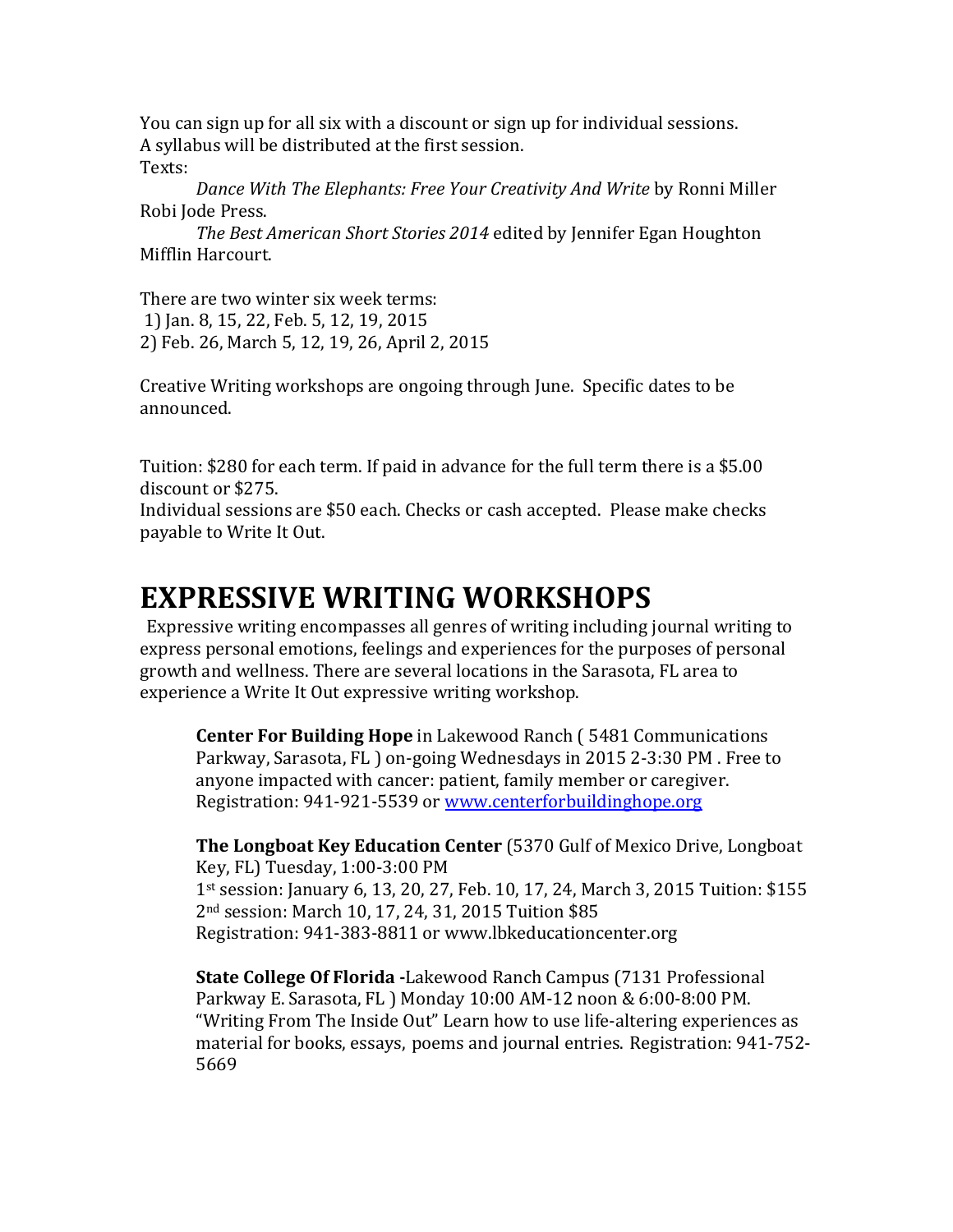## **PRIVATE SESSIONS:**

*Ronni Miller Book Midwife will help you birth your book from inception to delivery.*

FREE one hour consultation for new clients. Reasonable rates. Perks for sessions paid in advance. Office hours: Monday, Friday & Saturday by appointment. Skype and phone appointments available as well. Contact Ronni 941‐359‐3824 or RMillerWIO@aol.com

## **SEE WHAT'S NEW WITH WRITE IT OUT**

Visit www.writeitout.com and click on News and Events.

# **VACATION RETREAT WORKSHOPS**

Join us for two vacation workshops in Cape Cod and Tuscany, Italy in 2015. These writing workshops have become a tradition over the last twenty years to provide creative vacation time in relaxing and authentic settings that have been favorites of mine for decades. Those who have attended consider their immersion experiences a special lifetime event.

Dates for Cape Cod are: Thursday, August 20-Sunday, August 23rd 2015. Dates for Tuscany are: Friday, October 23-Sunday, October 31<sup>st</sup> 2015. Early registration is suggested since space is limited in both places. Visit www.writeitout.com for details on the location and workshop offerings. Contact Ronni at **RMillerWIO@aol.com** or 941-359-3824 for more information.

## **RONNI MILLER APPOINTED TO NATIONAL BOARD**

President Candace Long announced the appointment of Ronni Miller as National Outreach Chair to the board of The National League Of American Pen Women at their headquarters in Washington, D.C. on December 16, 2014. The NLAPW is an organization for professional women in letters, art and music founded in 1897 to serve communities throughout the United States in the arts. My passion to help and promote arts in communities has been a life long pursuit begun first as an educator in public and private schools and at the same time as a freelance writer, playwright and editor. This position will in no way interfere with our Write It Out work together as book midwife or facilitator of writing workshops, in many ways it will enhance it.